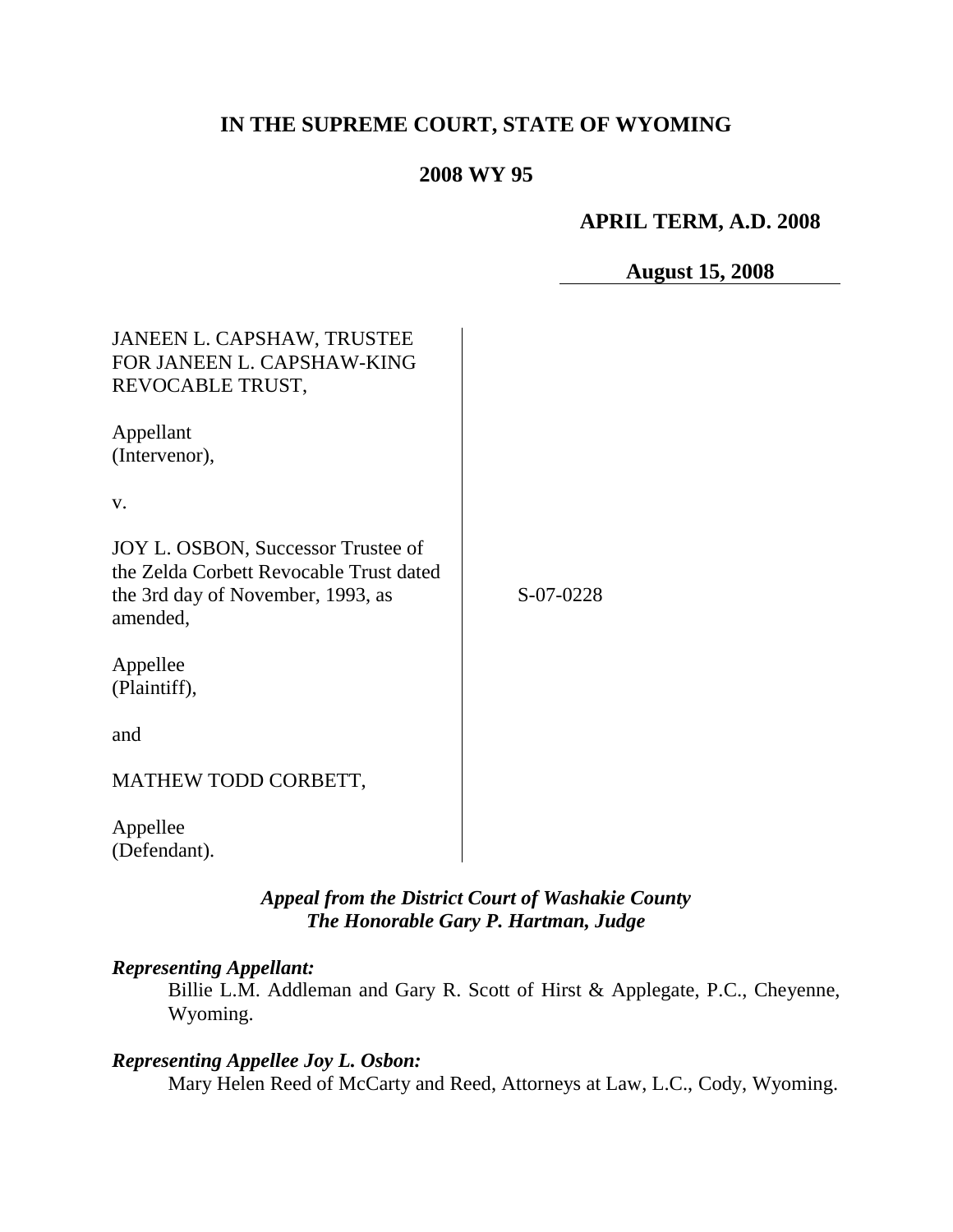*Representing Appellee Mathew Todd Corbett:* John P. Worrall of Worall & Greear, P.C., Worland, Wyoming.

*Before VOIGT, C.J., and GOLDEN, HILL, KITE, and BURKE, JJ.*

**NOTICE: This opinion is subject to formal revision before publication in Pacific Reporter Third. Readers are requested to notify the Clerk of the Supreme Court, Supreme Court Building, Cheyenne, Wyoming 82002, of any typographical or other formal errors so that correction may be made before final publication in the permanent volume.**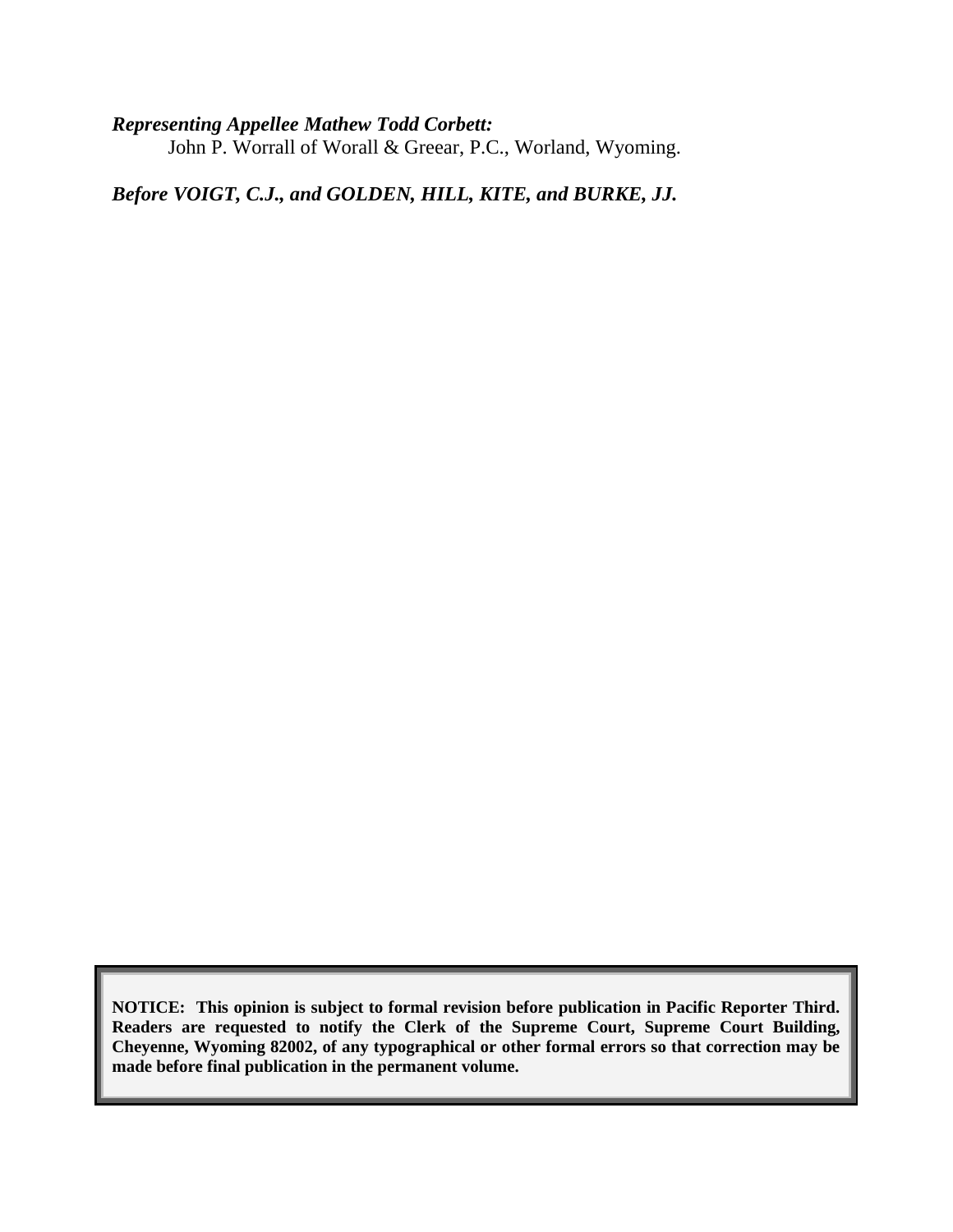### **VOIGT, Chief Justice.**

[¶1] The appellant, Janeen L. Capshaw, Trustee for the Janeen L. Capshaw-King Revocable Trust (Capshaw), entered into a contract to purchase a large portion of real estate held by the Zelda Corbett Revocable Trust (the Corbett Trust). The appellee, Mathew Todd Corbett (Corbett), one of the beneficiaries of the Corbett Trust, joined with a number of the other beneficiaries in objecting to the sale to Capshaw. Joy L. Osbon, Trustee for the Corbett Trust (Trustee), filed a declaratory judgment action requesting approval of the sale. Capshaw, who was not originally named in the declaratory judgment action, filed a motion to intervene and her motion was granted. The district court ordered that the property be sold to Corbett. We remand for a new hearing.

### **FACTS**

[¶2] In November 2006, Corbett expressed a desire to purchase a large portion of the real property held by the Corbett Trust. He contacted Trustee to discuss and negotiate the terms of the purchase. Although the estimated value of the property was between \$600,000 and \$700,000, Corbett offered to purchase the property for \$450,000. Trustee contacted the beneficiaries to gauge their interest in selling the property to Corbett. Seven of the nine beneficiaries responded, and of those seven, only one indicated that she would be willing to sell the land to Corbett for \$450,000

[¶3] In January 2007, in an effort to more accurately assess the market value of the property, Trustee sought a real estate evaluation. Based on a comparative market analysis, the property was estimated to be valued at \$910,917.00. On January 8, Trustee listed the property for sale with a local realtor. Although the property was formally listed, it was not actively marketed pending another offer from Corbett.

[¶4] On March 20, 2007, Corbett, through counsel, again proposed to purchase the property. Corbett's offer involved distributions in-kind to the beneficiaries and other terms. Trustee, through her attorney, rejected this offer explaining that it was inconsistent with the terms of the trust and that, in her opinion, Corbett's offer did not maximize the return to the beneficiaries. Trustee encouraged Corbett to consider a cash offer and informed him that the realtor would begin actively marketing the property on April 23, 2007.

[¶5] On April 27, 2007, the Corbett Trust received a full-price offer from the Janeen L. Capshaw-King Revocable Trust to purchase the property for \$910,000.00. Trustee notified all of the Corbett Trust beneficiaries of the offer and requested that they respond with any concerns within five days, or no later than May 7, 2007, which was the day the offer expired. A number of the beneficiaries expressed a desire that Trustee meet with Corbett before accepting the offer. Trustee and Corbett had scheduled a meeting for May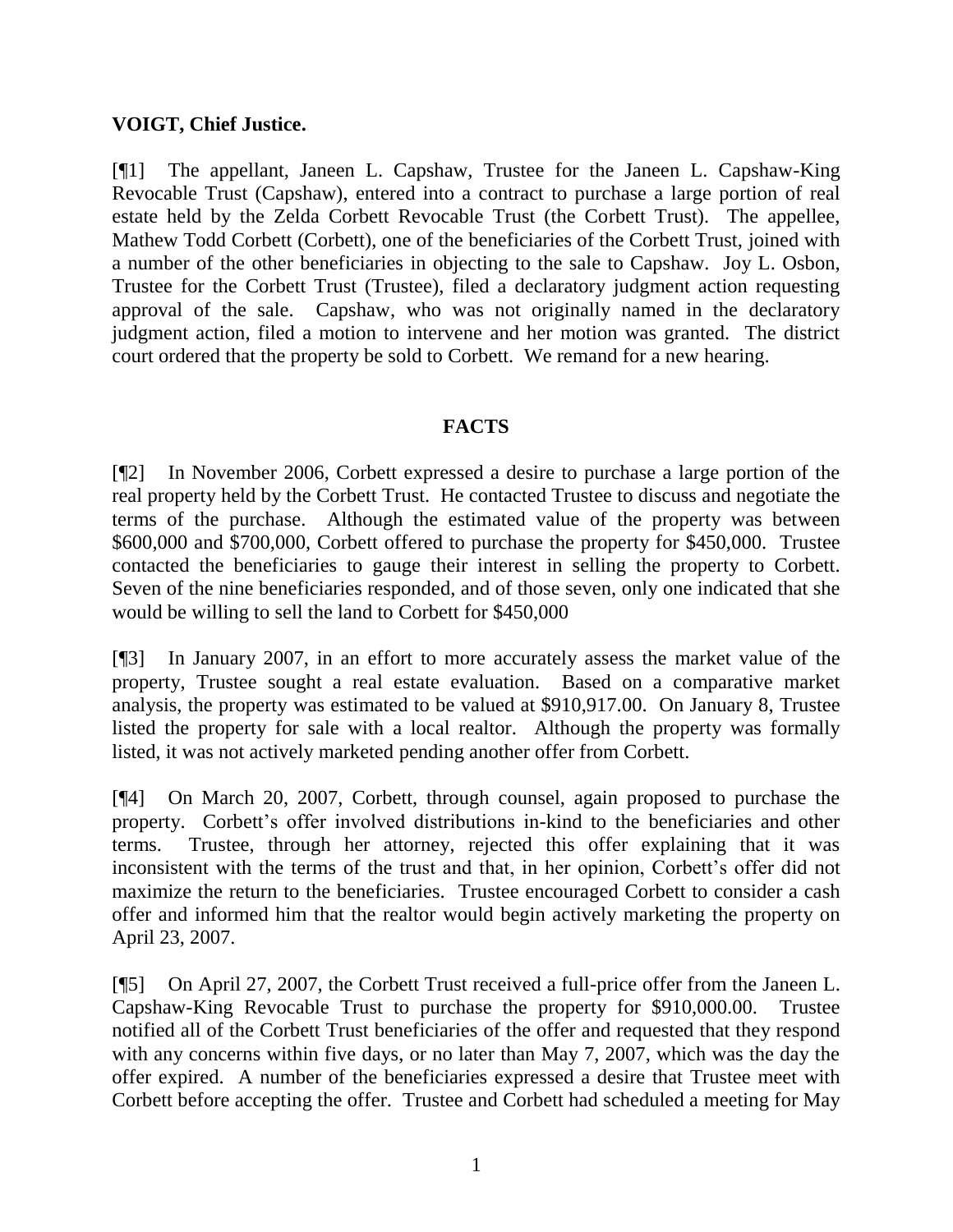14, 2007, and Trustee requested that they move this meeting up so that they could discuss the offer before it expired. Corbett requested that Trustee ask Capshaw for an extension, which she did and which extension was denied. Unable to secure an extension, Trustee made a counteroffer, which provided, among other things, that the sale would be contingent on approval by the district court. Capshaw accepted the counteroffer on May 11, 2007.

[¶6] On June 8, 2007, Trustee filed a Complaint for Declaratory Judgment and Petition for Approval of Sale of Real Property. Corbett filed an Answer to Complaint for Declaratory Judgment and Request for Denial for [sic] Approval of Sale of Real Property on July 17, 2007. Not all other beneficiaries answered, but those who did requested that the property be sold to Corbett pursuant to a family agreement.

[¶7] A hearing was held on August 10, 2007. At that hearing, Corbett presented a document entitled Corbett Family Agreement. This document was signed by all but one of the beneficiaries. Under the terms of the agreement, Corbett would purchase the property and certain beneficiaries would receive a promissory note and others would receive less consideration than his or her share of the full purchase price. The court ruled from the bench that the petition for approval of the sale to Capshaw be denied and ordered that the property be sold to Corbett pursuant to the Corbett Family Agreement.

[¶8] On August 27, 2007, prior to entry of a formal order, Capshaw filed a Motion to Intervene as a Matter of Right and a Request for Setting. On September 6, 2007, the district court entered an order granting Capshaw"s motion to intervene. On that same day, the court also entered an order denying the petition to approve the sale to Capshaw. On September 13, 2007, Capshaw filed a Notice of Appeal, specifically appealing the Order Denying Petition for Approval of Sale of Real Property and Approving a Sale to the Beneficiaries Pursuant to the Corbett Family Agreement Dated August 10, 2007.

#### **ISSUES**

[¶9] Capshaw states the issues as follows:

A. Whether the district court erred in ruling on the Complaint for Declaratory Judgment without allowing [Capshaw] an opportunity to be heard on the matter.

B. Whether the district court erred in ruling on the Complaint for Declaratory Judgment contrary to Wyo. Stat. Ann. § 1-37-113.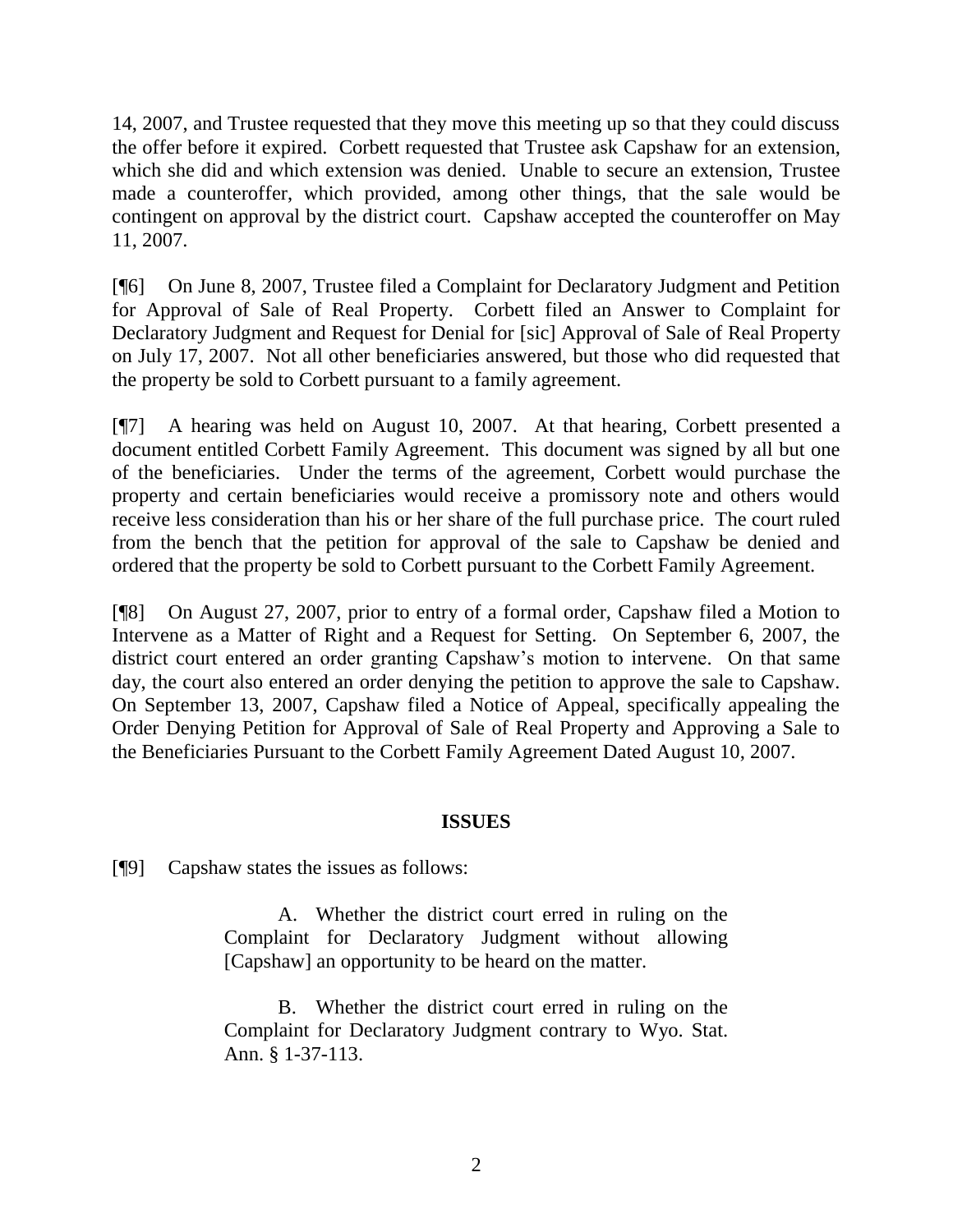Corbett states the following two issues:

A. Was the District Court"s failure to allow Capshaw an opportunity to be heard on the Complaint for Declaratory Judgment harmless error in light of the fact that Capshaw should not have been allowed to intervene in the first place?

B. Whether Capshaw should have been allowed to intervene as a matter of right, since she had no legally protectible interest, because the contract in question was contingent upon the Court"s approval?

## **DISCUSSION**

[¶10] As can be seen from the statement of issues, both parties largely frame their appellate arguments around whether Capshaw should have been allowed to intervene and participate in the matter: Capshaw claiming that as an intervening party she should have been given an opportunity to be heard; Corbett arguing that the court erred in allowing Capshaw to intervene. Although there may be legitimate issues concerning whether the motion to intervene was properly granted, Corbett did not appeal the Order Granting Motion to Intervene. Capshaw"s notice of appeal only challenges the order on the declaratory judgment action. Corbett did not file a cross-appeal challenging the Order Granting Motion to Intervene.<sup>1</sup>

[¶11] The timely filing of a notice of appeal is jurisdictional and the failure timely to file a notice of appeal deprives this Court of jurisdiction to hear the appeal. W.R.A.P. 1.03; *Nish v. Schaefer*, 2006 WY 85, ¶ 24, 138 P.3d 1134, 1143 (Wyo. 2006); *Yeager v. Forbes,* 2003 WY 134, ¶ 14, 78 P.3d 241, 246-47 (Wyo. 2003); *Harding v. Glatter*, 2002 WY 124,  $\P$  6, 53 P.3d 538, 539 (Wyo. 2002). We will not consider appellate argument or issues arising out of an improper or untimely notice of appeal. For example, in *Nish v. Schaefer*, judgment was entered against the appellant and he filed a timely notice of appeal. 2006 WY 85, ¶¶ 4, 22, 138 P.3d at 1137, 1142. After the appellant filed his notice of appeal, the district court awarded costs to the appellee and the appellant filed a second notice of appeal challenging the award of costs. *Id.* The appellant failed to file a brief in the second appeal and it was dismissed for lack of prosecution. *Id.* at 2006 WY 85, ¶ 22, 138 P.3d at 1142. Undaunted by the dismissal of the costs appeal, the appellant included an issue in his brief in the first appeal contesting the award of costs. *Id.* We declined to consider the costs issue reasoning that "[s]ince [the first appeal] does not

 <sup>1</sup> W.R.A.P. 2.01(a)(2) addresses cross-appeals and provides: "If a timely notice of appeal is filed by a party, any other party may file a notice of appeal within 15 days of the date on which the first notice of appeal was filed."